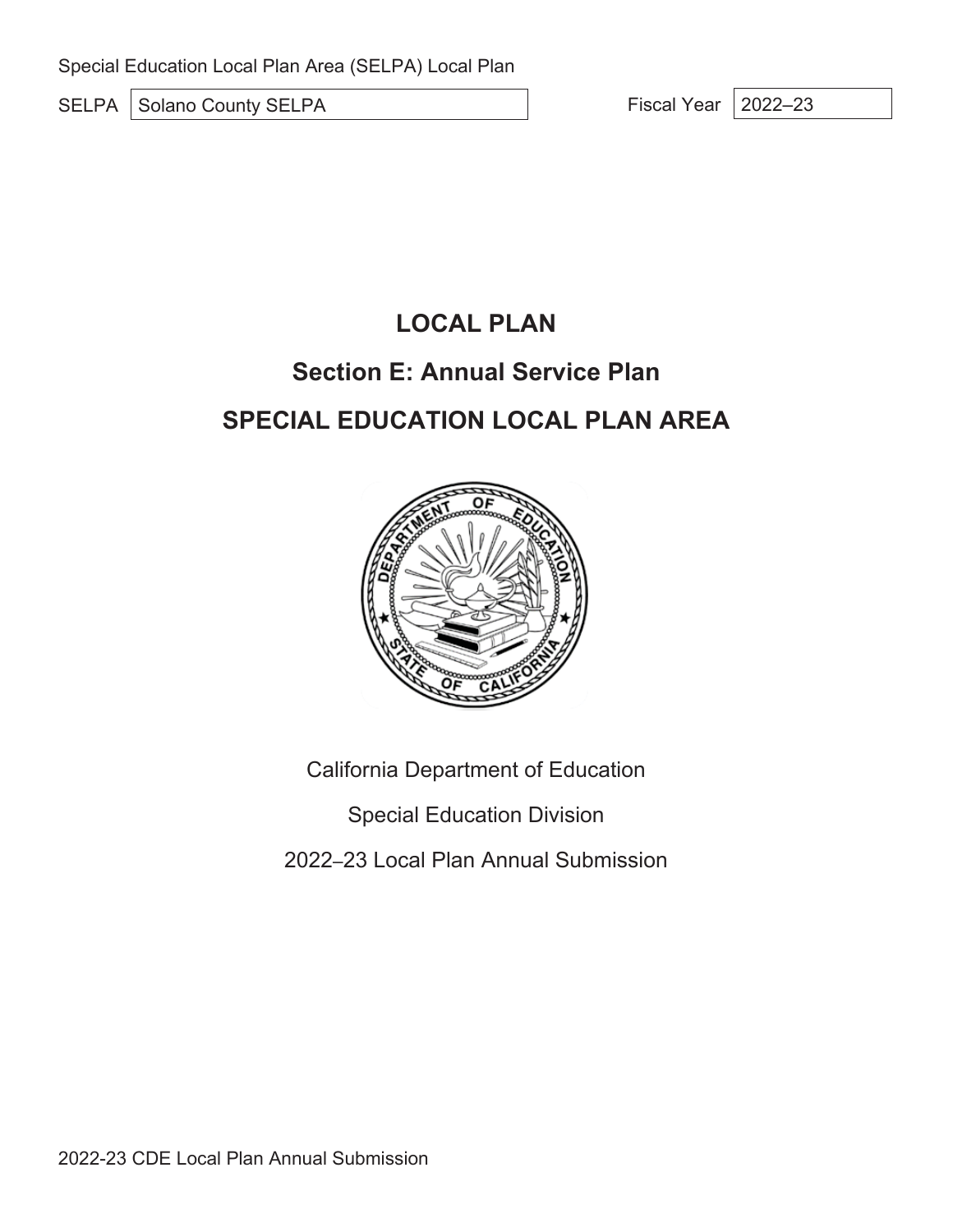SELPA: Solano County SELPA Fiscal Year: 2022–23

## **Local Plan Section E: Annual Service Plan**

California *Education Code* (*EC)* sections 56205(b)(2) and (d); 56001; and 56195.9

The Local Plan Section E: Annual Service Plan must be adopted at a public hearing held by the SELPA. Notice of this hearing shall be posted in each school in the SELPA at least 15 days before the hearing. Local Plan Section E: Annual Service Plan may be revised during any fiscal year according to the SELPA's process as established and specified in Section B: Governance and Administration portion of the Local Plan consistent with *EC* sections 56001(f) and 56195.9. Local Plan Section E: Annual Service Plan must include a description of services to be provided by each local educational agency (LEA), including the nature of the services and the physical location where the services are provided (Attachment VI), regardless of whether the LEA is participating in the Local Plan.

#### **Services Included in the Local Plan Section E: Annual Service Plan**

All entities and individuals providing related services shall meet the qualifications found in Title 34 of the *Code of Federal Regulations* (34 *CFR*) Section 300.156(b), Title 5 of the *California Code of Regulations* (5 *CCR*) 3001(r) and the applicable portions 3051 et. seq.; and shall be either employees of an LEA or county office of education (COE), employed under contract pursuant to *EC* sections 56365-56366, or employees, vendors or contractors of the State Departments of Health Care Services or State Hospitals, or any designated local public health or mental health agency. Services provided by individual LEAs and school sites are to be included in **Attachment VI**.

### **Include a description each service provided. If a service is not currently provided, please explain why it is not provided and how the SELPA will ensure students with disabilities will have access to the service should a need arise.**

■ 330–Specialized Academic Instruction

Provide a detailed description of the services to be provided under this code.

Adapting, as appropriate, to the needs of the child with a disability the content, methodology, or delivery of instruction to ensure access of the child to the general curriculum, so that he or she can meet the educational standards within the jurisdiction of the public agency that apply to all children. (34 CFR 300.39(b)(3)).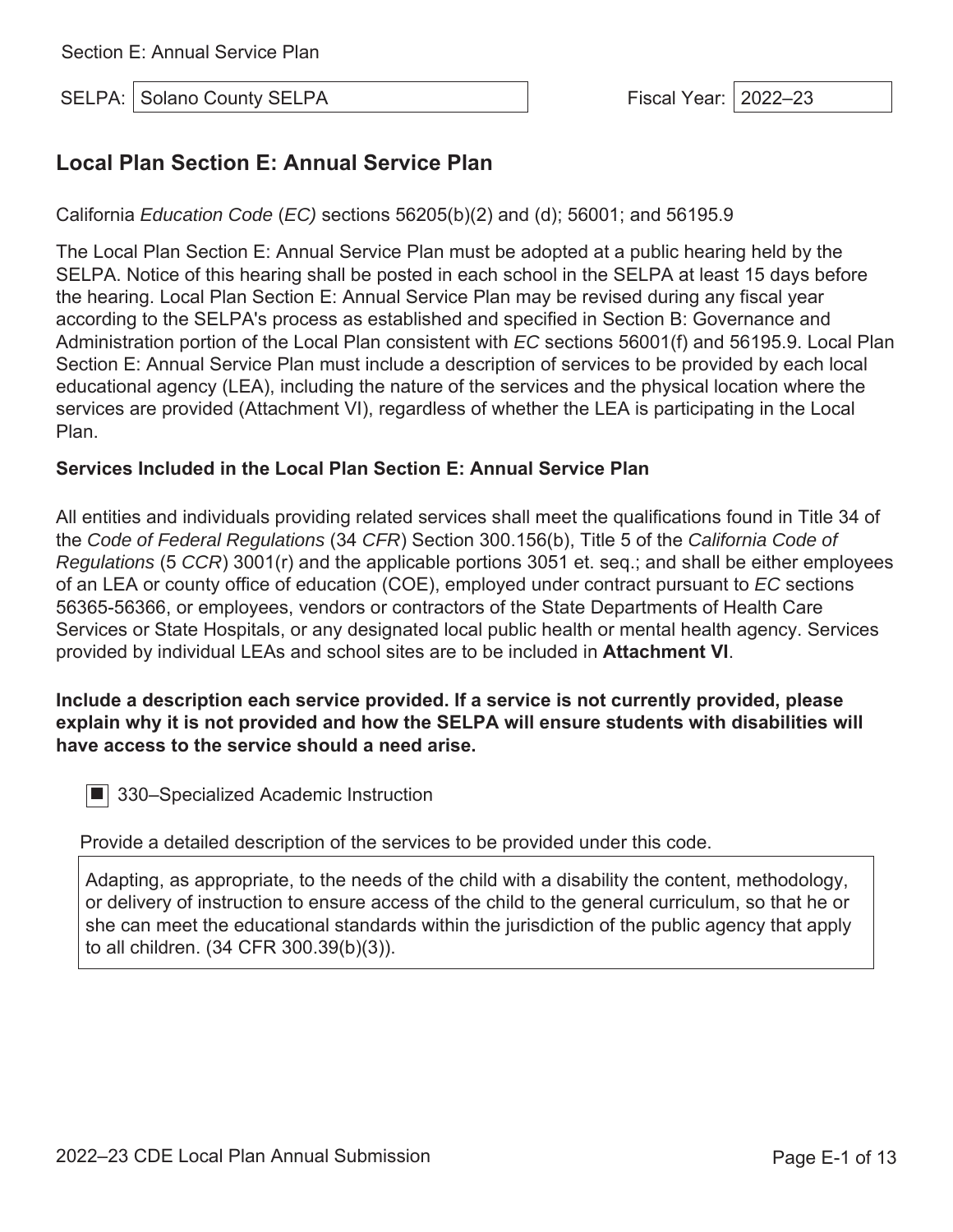| Section E: Annual Service Plan                                                                                                                                                                                                                                                                                                                                                                                                                                                                                                                                                                   |                                          |
|--------------------------------------------------------------------------------------------------------------------------------------------------------------------------------------------------------------------------------------------------------------------------------------------------------------------------------------------------------------------------------------------------------------------------------------------------------------------------------------------------------------------------------------------------------------------------------------------------|------------------------------------------|
| <b>Solano County SELPA</b><br>SELPA:                                                                                                                                                                                                                                                                                                                                                                                                                                                                                                                                                             | $2022 - 23$<br>Fiscal Year:              |
| 210–Family Training, Counseling, Home<br>Visits (Ages 0-2 only)                                                                                                                                                                                                                                                                                                                                                                                                                                                                                                                                  | Service is Not Currently Provided        |
| Provide a detailed description of the services to be provided under this code.                                                                                                                                                                                                                                                                                                                                                                                                                                                                                                                   |                                          |
| This service includes: services provided by social workers, psychologists, or other qualified<br>personnel to assist the family in understanding the special needs of the child and enhancing<br>the child's development.                                                                                                                                                                                                                                                                                                                                                                        |                                          |
| 220–Medical (Ages 0-2 only)                                                                                                                                                                                                                                                                                                                                                                                                                                                                                                                                                                      | Service is Not Currently Provided        |
| Include an explanation as to why the service option is not included as part of the SELPA's<br>continuum of services available to students with disabilities.                                                                                                                                                                                                                                                                                                                                                                                                                                     |                                          |
| Attachment VII - Specialized Academic Instruction and Related Services by School Site                                                                                                                                                                                                                                                                                                                                                                                                                                                                                                            |                                          |
| 230–Nutrition (Ages 0-2 only)                                                                                                                                                                                                                                                                                                                                                                                                                                                                                                                                                                    | <b>Service is Not Currently Provided</b> |
| Include an explanation as to why the service option is not included as part of the SELPA's<br>continuum of services available to students with disabilities.                                                                                                                                                                                                                                                                                                                                                                                                                                     |                                          |
| There are currently no students in the SELPA with an IFSP requiring this service.                                                                                                                                                                                                                                                                                                                                                                                                                                                                                                                |                                          |
| 240–Service Coordination (Ages 0-2 only)                                                                                                                                                                                                                                                                                                                                                                                                                                                                                                                                                         | Service is Not Currently Provided        |
| Provide a detailed description of the services to be provided under this code.                                                                                                                                                                                                                                                                                                                                                                                                                                                                                                                   |                                          |
| This service includes the coordination of special education and related services.                                                                                                                                                                                                                                                                                                                                                                                                                                                                                                                |                                          |
| 250–Special Instruction (Ages 0-2 only)                                                                                                                                                                                                                                                                                                                                                                                                                                                                                                                                                          | Service is Not Currently Provided        |
| Provide a detailed description of the services to be provided under this code.                                                                                                                                                                                                                                                                                                                                                                                                                                                                                                                   |                                          |
| Special instruction includes: the design of learning environments and activities that promote<br>the child's acquisition of skills in a variety of developmental areas, including cognitive<br>processes and social interaction; curriculum planning, including the planned interaction of<br>personnel, materials, and time and space, that leads to achieving the outcomes in the child's<br>Individual Family Service Plan (IFSP); providing families with information, skills, and support<br>related to enhancing the skill development of the child; and working with the child to enhance |                                          |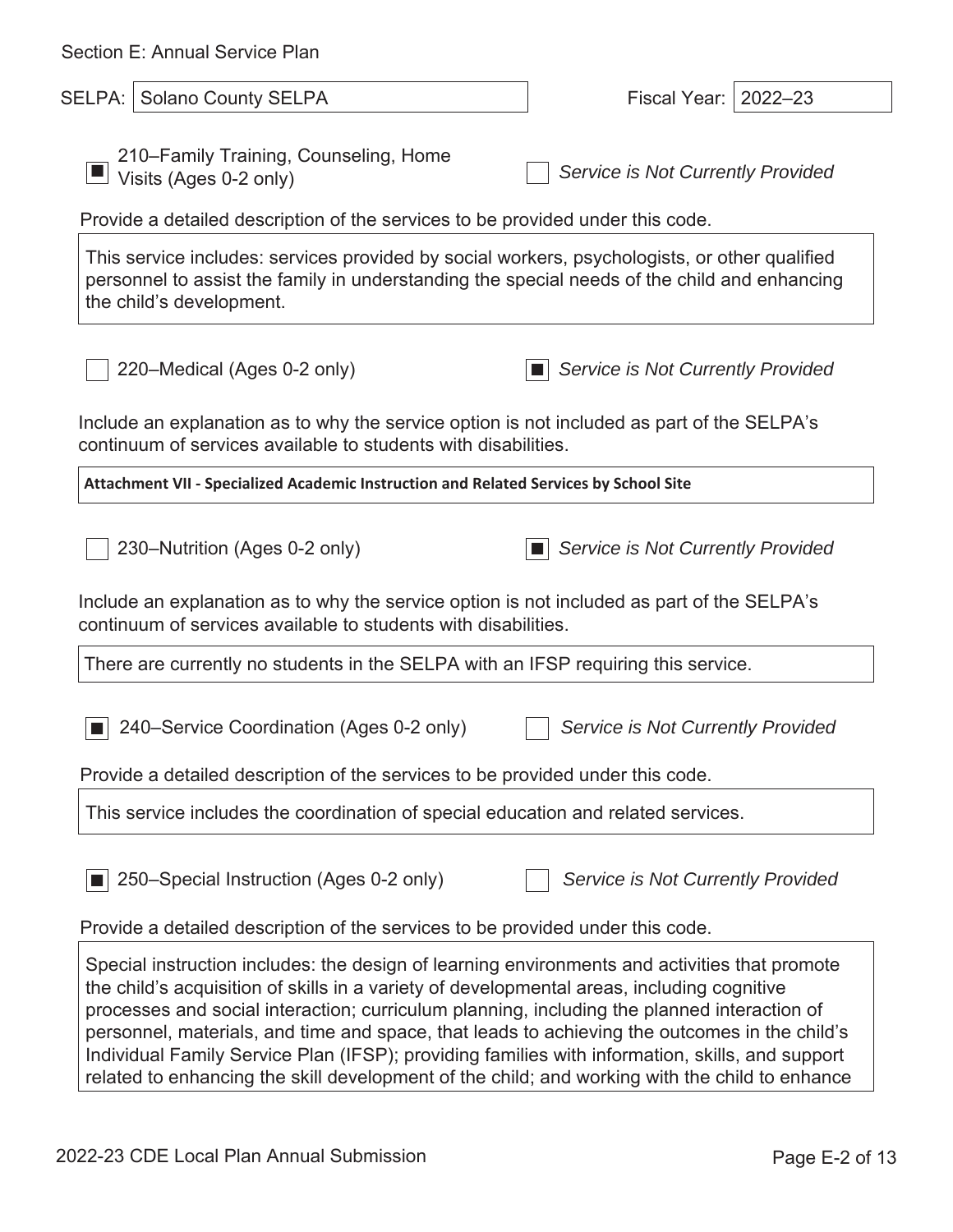| Section E: Annual Service Plan                                                                                                                                                                                                                                                                     |                                   |
|----------------------------------------------------------------------------------------------------------------------------------------------------------------------------------------------------------------------------------------------------------------------------------------------------|-----------------------------------|
| <b>SELPA: Solano County SELPA</b>                                                                                                                                                                                                                                                                  | Fiscal Year:  <br>$2022 - 23$     |
| the child's development.                                                                                                                                                                                                                                                                           |                                   |
| 260–Special Education Aide (Ages 0-2 only)                                                                                                                                                                                                                                                         | Service is Not Currently Provided |
| Include an explanation as to why the service option is not included as part of the SELPA's<br>continuum of services available to students with disabilities.                                                                                                                                       |                                   |
| There are currently no students in the SELPA with an IEP or IFSP requiring this service.                                                                                                                                                                                                           |                                   |
| 270–Respite Care (Ages 0-2 only)                                                                                                                                                                                                                                                                   | Service is Not Currently Provided |
| Include an explanation as to why the service option is not included as part of the SELPA's<br>continuum of services available to students with disabilities.                                                                                                                                       |                                   |
| There are currently no students in the SELPA with an IEP or IFSP requiring this service.                                                                                                                                                                                                           |                                   |
| 340–Intensive Individual Instruction<br>Provide a detailed description of the services to be provided under this code.                                                                                                                                                                             |                                   |
| Individualized Education Program (IEP) Team determination that student requires additional<br>support for all or part of the day to meet his or her IEP goals.                                                                                                                                     |                                   |
| 350-Individual and Small Group Instruction                                                                                                                                                                                                                                                         |                                   |
| Provide a detailed description of the services to be provided under this code.                                                                                                                                                                                                                     |                                   |
| Instruction delivered one-to-one or in a small group as specified in an IEP enabling the<br>individual(s) to participate effectively in the total school program (30 EC 56441.2, 5 CCR<br>305.1)                                                                                                   |                                   |
| 415–Speech and Language                                                                                                                                                                                                                                                                            | Service is Not Currently Provided |
| Provide a detailed description of the services to be provided under this code.                                                                                                                                                                                                                     |                                   |
| Services provide remedial intervention for eligible individuals with difficulty understanding or<br>using spoken language. The difficulty may result from problems with articulation (excluding<br>abnormal swallowing patterns, if that is the sole assessed disability); abnormal voice quality, |                                   |

pitch, or loudness; fluency; hearing loss; or the acquisition, comprehension, or expression of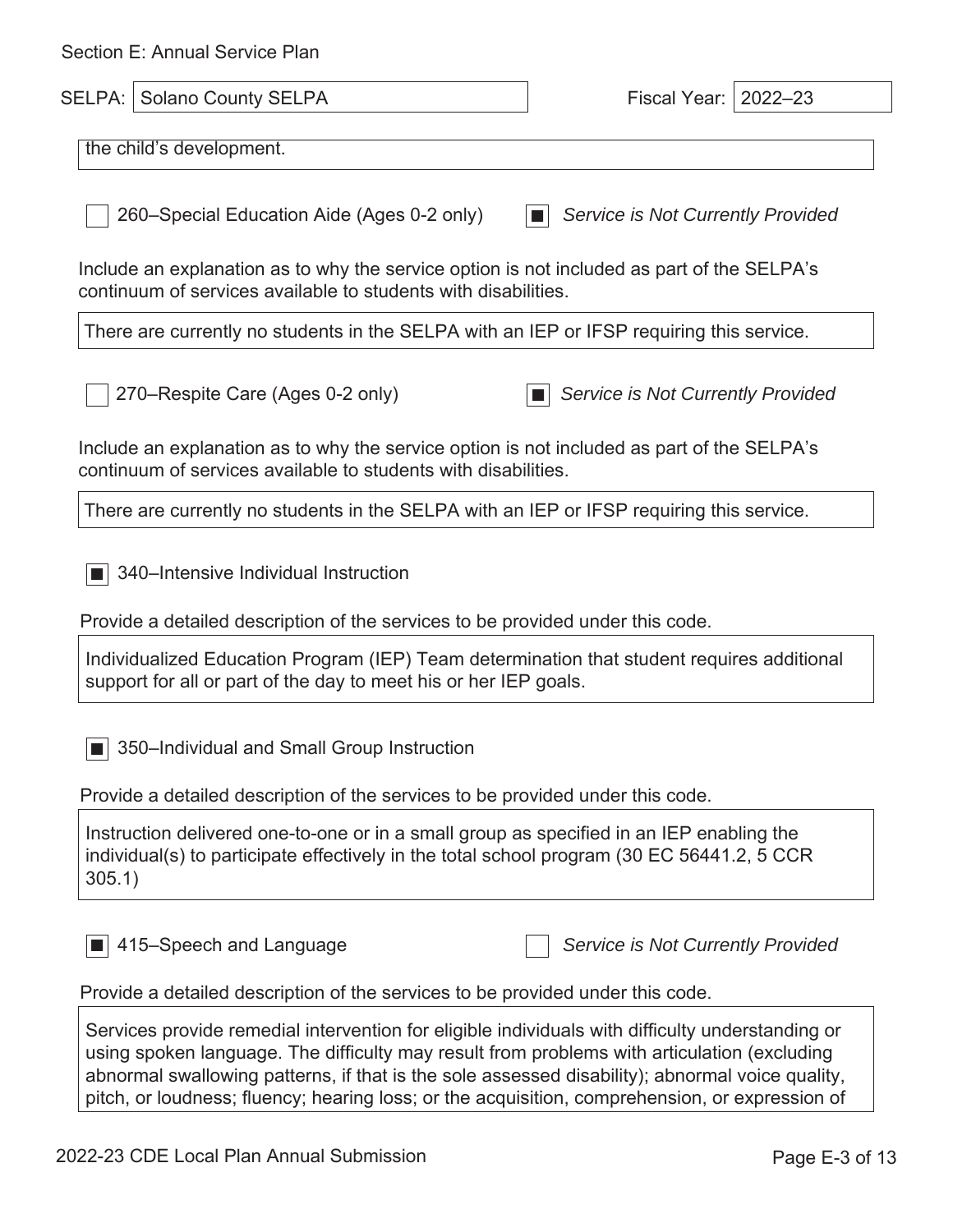| Section E: Annual Service Plan |  |  |  |  |
|--------------------------------|--|--|--|--|
|--------------------------------|--|--|--|--|

| Section E: Annual Service Plan                                                                                                                                                                                                                                                                                                                                                                                                                                                                                                                                                                                                                                                                                                               |                                    |
|----------------------------------------------------------------------------------------------------------------------------------------------------------------------------------------------------------------------------------------------------------------------------------------------------------------------------------------------------------------------------------------------------------------------------------------------------------------------------------------------------------------------------------------------------------------------------------------------------------------------------------------------------------------------------------------------------------------------------------------------|------------------------------------|
| SELPA:<br>Solano County SELPA                                                                                                                                                                                                                                                                                                                                                                                                                                                                                                                                                                                                                                                                                                                | <b>Fiscal Year:</b><br>$2022 - 23$ |
| spoken language. Language deficits or speech patterns resulting from unfamiliarity with the<br>English language and from environmental, economic, or cultural factors are not included.<br>Services include: specialized instruction and services, monitoring, reviewing, and consultation.<br>Services may be direct or indirect including the use of a speech consultant.                                                                                                                                                                                                                                                                                                                                                                  |                                    |
| 425-Adapted Physical Education<br>Provide a detailed description of the services to be provided under this code.                                                                                                                                                                                                                                                                                                                                                                                                                                                                                                                                                                                                                             | Service is Not Currently Provided  |
| Direct physical education services provided by an adapted physical education specialist to<br>pupils who have needs that cannot be adequately satisfied in other physical education<br>programs as indicated by assessment and evaluation of motor skills performance and other<br>areas of need. It may include individually designed developmental activities, games, sports<br>and rhythms, for strength development and fitness, suited to the capabilities, limitations, and<br>interests of individual students with disabilities who may not safely, successfully or<br>meaningfully engage in unrestricted participation in the vigorous activities of the general or<br>modified physical education program. (CCR Title 5 §3051.5). |                                    |
| 435-Health and Nursing: Specialized<br><b>Physical Health Care</b><br>Provide a detailed description of the services to be provided under this code.                                                                                                                                                                                                                                                                                                                                                                                                                                                                                                                                                                                         | Service is Not Currently Provided  |
| Health care services means those health services prescribed by the child's licensed physician<br>and/or surgeon, requiring medically related training of the individual who performs the services<br>and which are necessary during the school day to enable the child to attend school (CCR<br>§3051.12(b)(1)(A)). Specialized physical health care services include but are not limited to<br>suctioning, oxygen administration, catheterization, nebulizer treatments, insulin administration<br>and glucose testing (CEC 49423.5 (d)).                                                                                                                                                                                                   |                                    |
| 436-Health and Nursing: Other<br>Provide a detailed description of the services to be provided under this code.                                                                                                                                                                                                                                                                                                                                                                                                                                                                                                                                                                                                                              | Service is Not Currently Provided  |
| This includes services that are provided to individuals with exceptional needs by a qualified<br>individual pursuant to an IEP when a student has health problems which require nursing<br>intervention beyond basic school health services. Services include managing the health<br>problem, consulting with staff, group and individual counseling, making appropriate referrals,<br>and maintaining communication with agencies and health care providers. These services do<br>not include any physician-supervised or specialized health care service.IEP-required health                                                                                                                                                               |                                    |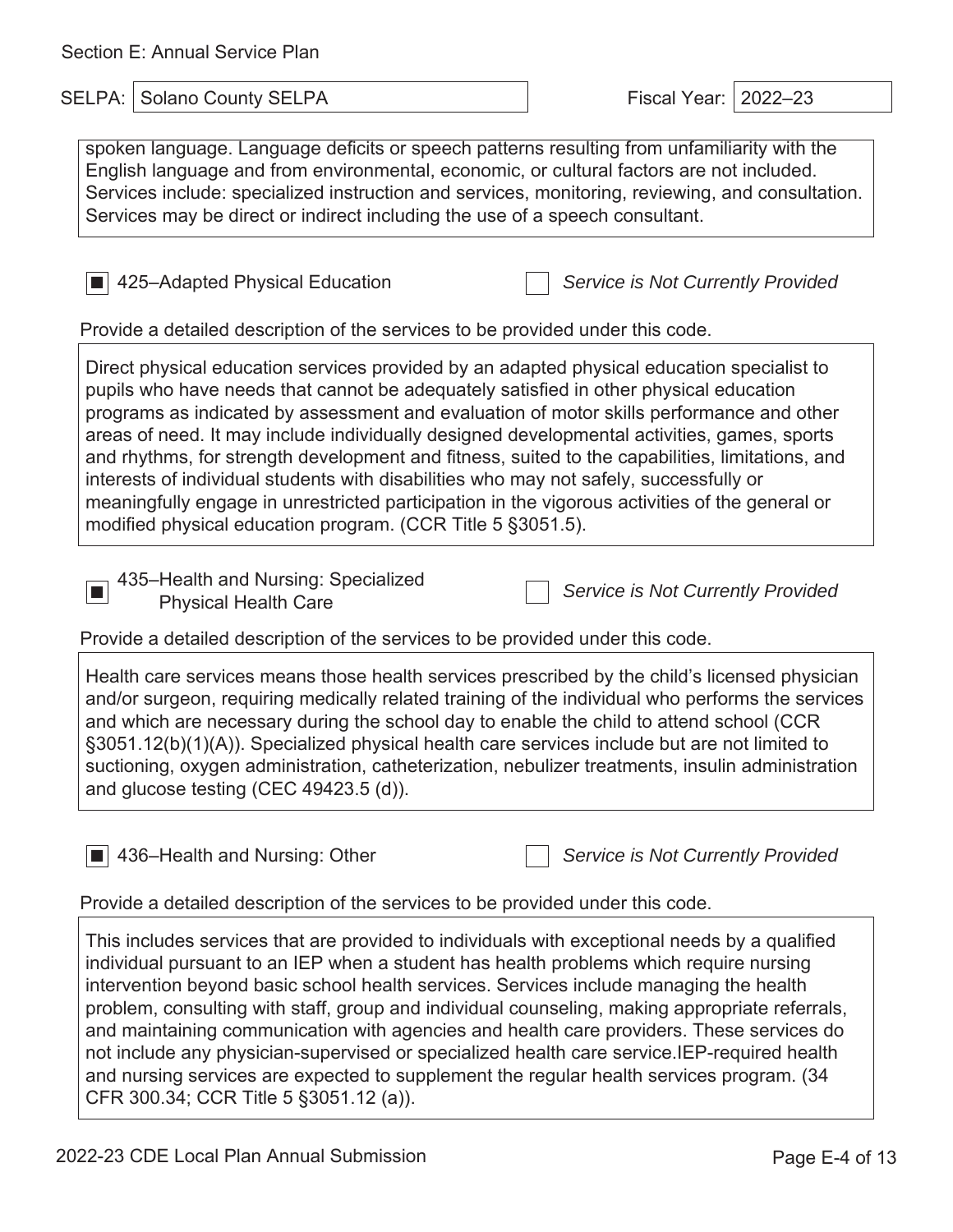| Section E: Annual Service Plan                                                                                                                                                                                                                                                                                                                                                                                                                                                                                                                                                                                                                                                                                                                                                                                                                                                                                                               |                                    |
|----------------------------------------------------------------------------------------------------------------------------------------------------------------------------------------------------------------------------------------------------------------------------------------------------------------------------------------------------------------------------------------------------------------------------------------------------------------------------------------------------------------------------------------------------------------------------------------------------------------------------------------------------------------------------------------------------------------------------------------------------------------------------------------------------------------------------------------------------------------------------------------------------------------------------------------------|------------------------------------|
| SELPA: Solano County SELPA                                                                                                                                                                                                                                                                                                                                                                                                                                                                                                                                                                                                                                                                                                                                                                                                                                                                                                                   | <b>Fiscal Year:</b><br>$2022 - 23$ |
| 445–Assistive Technology<br>Provide a detailed description of the services to be provided under this code.                                                                                                                                                                                                                                                                                                                                                                                                                                                                                                                                                                                                                                                                                                                                                                                                                                   | Service is Not Currently Provided  |
| Any specialized training or technical support for the incorporation of assistive devices, adapted<br>computer technology, or specialized media with the educational programs to improve access<br>for students. The term includes a functional analysis of the student's needs for assistive<br>technology; selecting, designing, fitting, customizing, or repairing appropriate devices;<br>coordinating services with assistive technology devices; training or technical assistance for<br>students with a disability, the student's family, individuals providing education or rehabilitation<br>services, and employers. (34 CFR Part 300.6).                                                                                                                                                                                                                                                                                           |                                    |
| $\blacksquare$ 450–Occupational Therapy<br>Provide a detailed description of the services to be provided under this code.                                                                                                                                                                                                                                                                                                                                                                                                                                                                                                                                                                                                                                                                                                                                                                                                                    | Service is Not Currently Provided  |
| Includes services to improve student's educational performance, postural stability, self-help<br>abilities, sensory processing and organization, environmental adaptation and use of assistive<br>devices, motor planning and coordination, visual perception and integration, social and play<br>abilities, and fine motor abilities. Both direct and indirect services may be provided within the<br>classroom, other educational settings or the home; in a group or on an individual basis; and<br>may include therapeutic techniques to develop abilities; adaptations to the student's<br>environment or curriculum; and consultation and collaboration with other staff and parents.<br>Services are provided, pursuant to an Individualized Education Program (IEP), by a qualified<br>occupational therapist registered with the American Occupational Therapy Certification Board.<br>(CCR Title 5 §. 3051.6, EC Part 30 § 56363). |                                    |
| 460-Physical Therapy<br>Provide a detailed description of the services to be provided under this code.                                                                                                                                                                                                                                                                                                                                                                                                                                                                                                                                                                                                                                                                                                                                                                                                                                       | Service is Not Currently Provided  |
| These services are provided, pursuant to an Individualized Education Program (IEP), by a<br>registered physical therapist, or physical therapist assistant, when assessment shows a<br>discrepancy between gross motor performance and other educational skills. Physical therapy<br>includes, but is not limited to, motor control and coordination, posture and balance, self-help,<br>functional mobility, accessibility and use of assistive devices. Services may be provided within<br>the classroom, other educational settings or in the home; and may occur in groups or<br>individually. These services may include adaptations to the student's environment and                                                                                                                                                                                                                                                                   |                                    |

curriculum, selected therapeutic techniques and activities, and consultation and collaborative interventions with staff and parents. (B&PC Ch. 5.7, CCR Title 5 §3051.6, EC Part 30 §56363, GC-Interagency Agreements Ch. 26.5 §7575(a)(2)).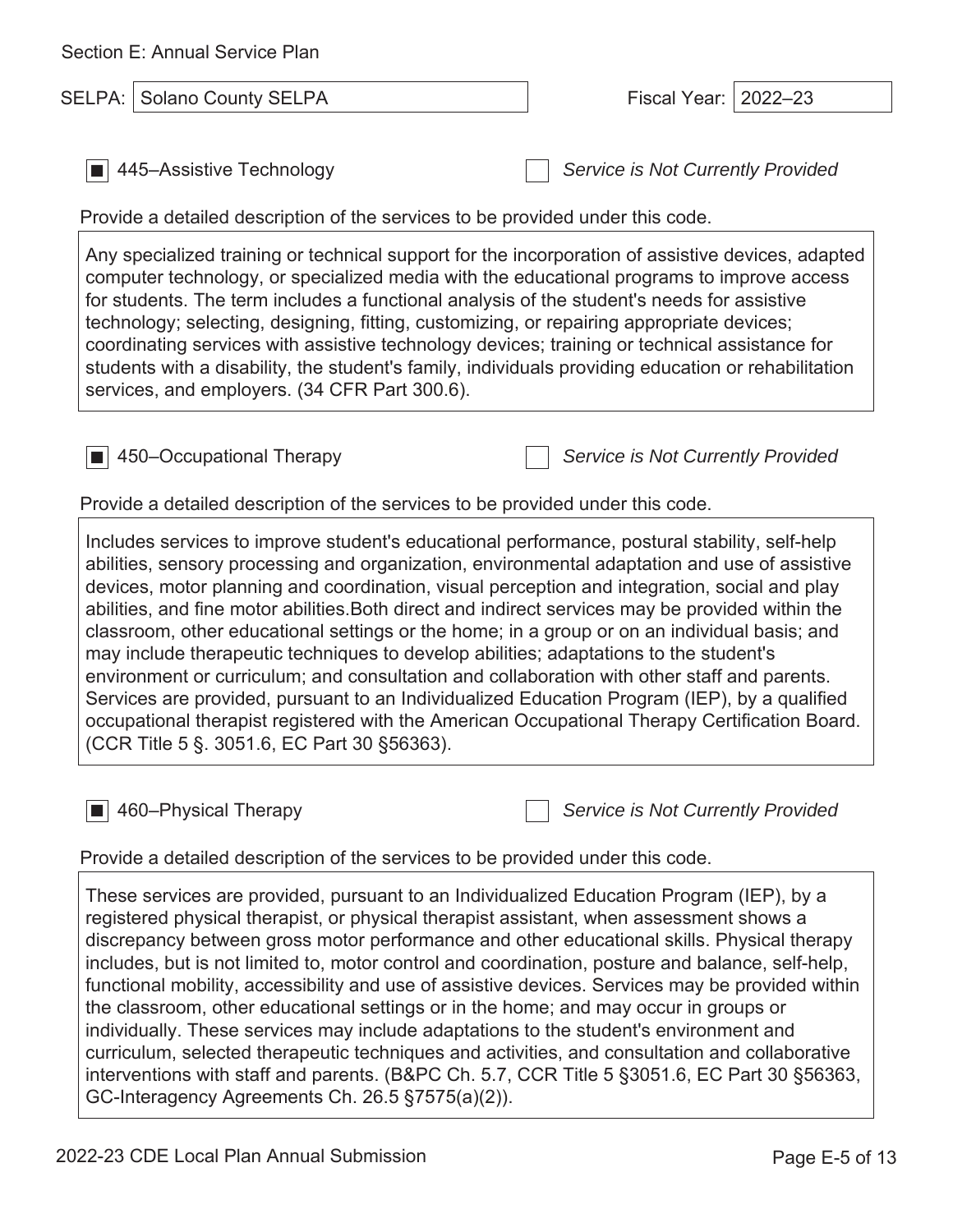SELPA: Solano County SELPA Fiscal Year: 2022–23

■ 510–Individual Counseling

Provide a detailed description of the services to be provided under this code.

One-to-one counseling, provided by a qualified individual pursuant to an IEP. Counseling may focus on aspects, such as educational, career, personal; or be with parents or staff members on learning problems or guidance programs for students. Individual counseling is expected to supplement the regular guidance and counseling program. (34 CFR § 300.24(b)(2), (CCR Title 5 §3051.9).

■ 515–Counseling and Guidance *Service is Not Currently Provided*

Provide a detailed description of the services to be provided under this code.

Counseling in a group setting, provided by a qualified individual pursuant to an IEP. Group counseling is typically social skills development, but may focus on aspects, such as educational, career, personal; or be with parents or staff members on learning problems or guidance programs for students. IEP-required group counseling is expected to supplement the regular guidance and counseling program. (34 CFR §300.24.(b)(2)); CCR Title 5 §3051.9) Guidance services include interpersonal, intrapersonal or family interventions, performed in an individual or group setting by a qualified individual pursuant to an IEP. Specific programs include social skills development, self-esteem building, parent training, and assistance to special education students supervised by staff credentialed to serve special education students. These services are expected to supplement the regular guidance and counseling program. (34 CFR 300.306; CCR Title 5 §3051.9).

■ 520–Parent Counseling *Service is Not Currently Provided*

Provide a detailed description of the services to be provided under this code.

Individual or group counseling provided by a qualified individual pursuant to an Individualized Education Program (IEP) to assist the parent(s) of special education students in better understanding and meeting their child's needs; may include parenting skills or other pertinent issues. IEP-required parent counseling is expected to supplement the regular guidance and counseling program. (34 CFR §300.31(b)(7); CCR Title 5 §3051.11).

■ 525–Social Worker *Service is Not Currently Provided*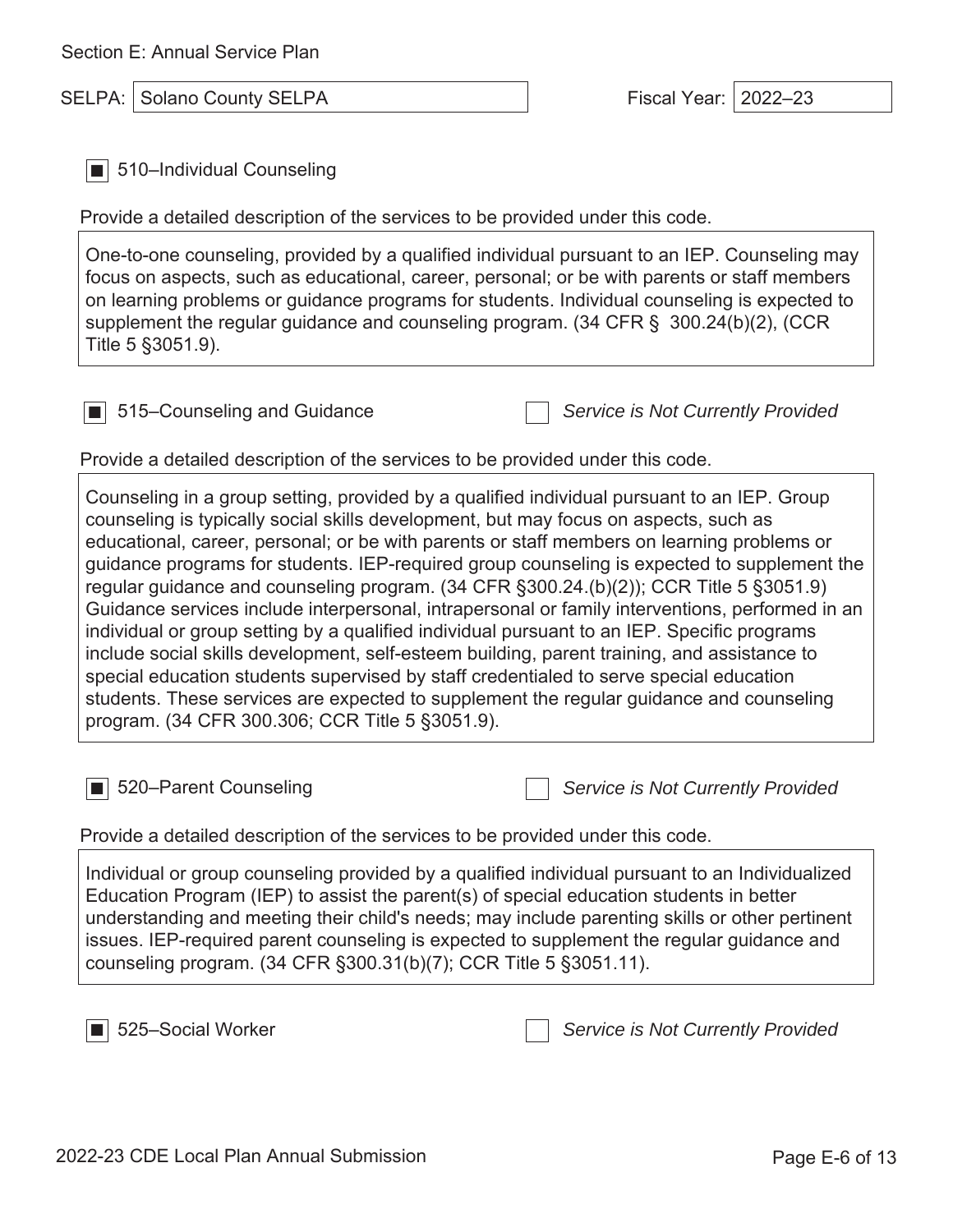Section E: Annual Service Plan

SELPA: Solano County SELPA Fiscal Year: 2022–23

Provide a detailed description of the services to be provided under this code.

Services provided pursuant to an Individualized Education Program (IEP) by a qualified individual, includes, but are not limited to, preparing a social or developmental history of a child with a disability; group and individual counseling with the child and family; working with those problems in a child's living situation (home, school, and community) that affect the child's adjustment in school; and mobilizing school and community resources to enable the child to learn as effectively as possible in his or her educational program. Social work services are expected to supplement the regular guidance and counseling program. (34 CFR §300.24(b)(13); CCR Title 5 §3051.13).

■ 530–Psychological *Service is Not Currently Provided*

Provide a detailed description of the services to be provided under this code.

These services, provided by a credentialed or licensed psychologist pursuant to an Individualized Education Program (IEP), include interpreting assessment results to parents and staff in implementing the IEP; obtaining and interpreting information about child behavior and conditions related to learning; planning programs of individual and group counseling and guidance services for children and parents.These services may include consulting with other staff in planning school programs to meet the special needs of children as indicated in the IEP. (CFR Part 300 §300.24).IEP-required psychological services are expected to supplement the regular guidance and counseling program. (34 CFR §300.24; CCR Title 5 §3051.10).

■ 535–Behavior Intervention *Service is Not Currently Provided*

Provide a detailed description of the services to be provided under this code.

A systematic implementation of procedures designed to promote lasting, positive changes in the student's behavior resulting in greater access to a variety of community settings, social contacts, public events, and placement in the least restrictive environment. (CCR Title 5  $§3001(d)$ ).

■ 540–Day Treatment

Provide a detailed description of the services to be provided under this code.

Structured education, training and support services to address the student's mental health needs. (Health & Safety Code, Div.2, Chap.3, Article 1, 1502(a)(3)).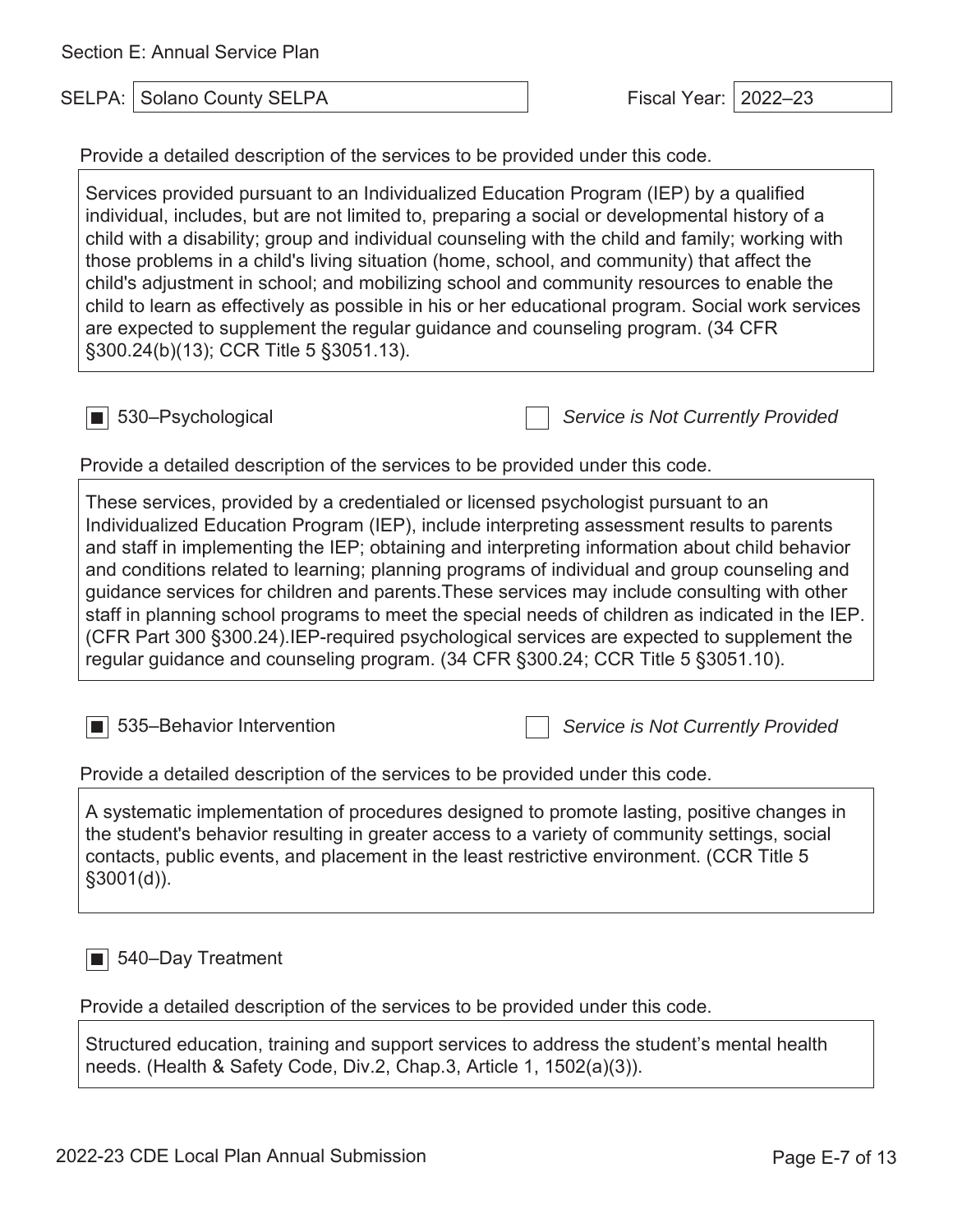| Section E: Annual Service Plan |  |  |  |  |
|--------------------------------|--|--|--|--|
|--------------------------------|--|--|--|--|

| Section E: Annual Service Plan                                                                                                                                                                                                                                                                                                                                                                                                                                                                                    |                                    |
|-------------------------------------------------------------------------------------------------------------------------------------------------------------------------------------------------------------------------------------------------------------------------------------------------------------------------------------------------------------------------------------------------------------------------------------------------------------------------------------------------------------------|------------------------------------|
| SELPA: Solano County SELPA                                                                                                                                                                                                                                                                                                                                                                                                                                                                                        | <b>Fiscal Year:</b><br>$2022 - 23$ |
| 545–Residential Treatment                                                                                                                                                                                                                                                                                                                                                                                                                                                                                         |                                    |
| Provide a detailed description of the services to be provided under this code.                                                                                                                                                                                                                                                                                                                                                                                                                                    |                                    |
| A 24-hour out-of-home placement that provides intensive therapeutic services to support the<br>educational program. (Welfare and Institutions Code, Part 2, Chapter 2.5, Art. 1, §5671)).                                                                                                                                                                                                                                                                                                                         |                                    |
| 610–Specialized Service for Low Incidence<br><b>Disabilities</b>                                                                                                                                                                                                                                                                                                                                                                                                                                                  | Service is Not Currently Provided  |
| Provide a detailed description of the services to be provided under this code.                                                                                                                                                                                                                                                                                                                                                                                                                                    |                                    |
| orthopedically impaired (OI), visually impaired (VI), deaf, hard of hearing (HH), or deaf-blind<br>(DB). Typically, services are provided in education settings by an itinerant teacher or the<br>itinerant teacher/specialist. Consultation is provided to the teacher, staff and parents as<br>needed. These services must be clearly written in the student's Individualized Education<br>Program (IEP), including frequency and duration of the services to the student. (CCR Title 5<br>§3051.16 & 3051.18). |                                    |
| 710–Specialized Deaf and Hard of Hearing                                                                                                                                                                                                                                                                                                                                                                                                                                                                          | Service is Not Currently Provided  |
| Provide a detailed description of the services to be provided under this code.                                                                                                                                                                                                                                                                                                                                                                                                                                    |                                    |
| These services include speech therapy, speech reading, auditory training and/or instruction in<br>the student's mode of communication. Rehabilitative and educational services; adapting<br>curricula, methods, and the learning environment; and special consultation to students,<br>parents, teachers, and other school personnel may also be included. (CCR Title 5 §3051.16<br>and 3051.18).                                                                                                                 |                                    |
| 715-Interpreter                                                                                                                                                                                                                                                                                                                                                                                                                                                                                                   | Service is Not Currently Provided  |
| Provide a detailed description of the services to be provided under this code.                                                                                                                                                                                                                                                                                                                                                                                                                                    |                                    |
|                                                                                                                                                                                                                                                                                                                                                                                                                                                                                                                   |                                    |

 Sign language interpretation of spoken language to individuals, whose communication is normally sign language, by a qualified sign language interpreter. This includes conveying information through the sign system of the student or consumer and tutoring students regarding class content through the sign system of the student. (CCR Title 5§3051.16)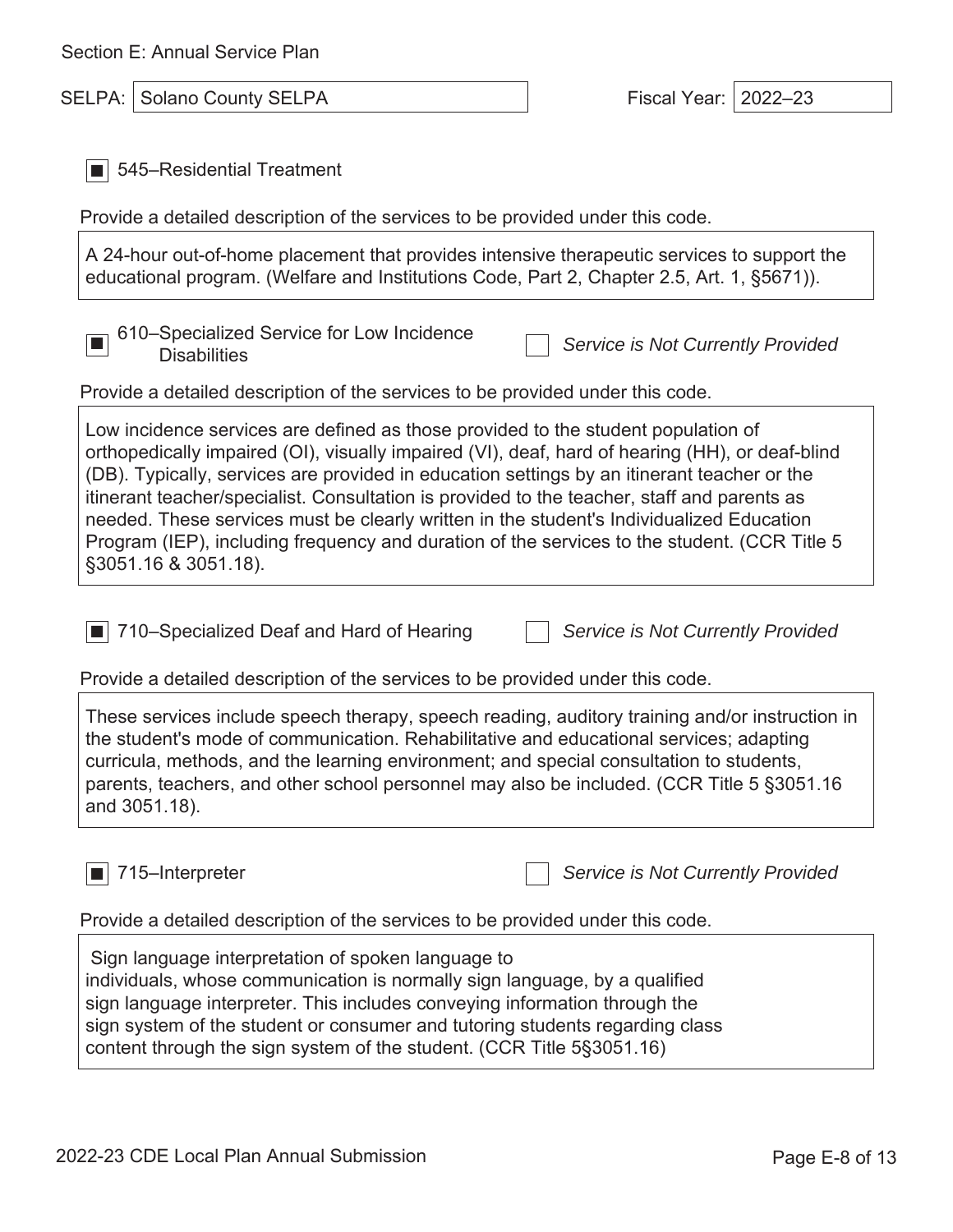| Section E: Annual Service Plan                                                                                                                                                                                                                                                                                                                                                                                                                                                                                                                                                                                                                                                                                                                                                                                   |                                   |
|------------------------------------------------------------------------------------------------------------------------------------------------------------------------------------------------------------------------------------------------------------------------------------------------------------------------------------------------------------------------------------------------------------------------------------------------------------------------------------------------------------------------------------------------------------------------------------------------------------------------------------------------------------------------------------------------------------------------------------------------------------------------------------------------------------------|-----------------------------------|
| <b>Solano County SELPA</b><br>SELPA:                                                                                                                                                                                                                                                                                                                                                                                                                                                                                                                                                                                                                                                                                                                                                                             | $2022 - 23$<br>Fiscal Year:       |
| 720-Audiological<br>Provide a detailed description of the services to be provided under this code.                                                                                                                                                                                                                                                                                                                                                                                                                                                                                                                                                                                                                                                                                                               | Service is Not Currently Provided |
| These services include measurements of acuity, monitoring amplification, and frequency<br>modulation system use. Consultation services with teachers, parents or speech pathologists<br>must be identified in the Individualized Education Program (IEP) as to reason, frequency and<br>duration of contact; infrequent contact is considered assistance and would not be included.<br>(CCR Title 5 § 3051.2).                                                                                                                                                                                                                                                                                                                                                                                                   |                                   |
| 725-Specialized Vision                                                                                                                                                                                                                                                                                                                                                                                                                                                                                                                                                                                                                                                                                                                                                                                           | Service is Not Currently Provided |
| Provide a detailed description of the services to be provided under this code.                                                                                                                                                                                                                                                                                                                                                                                                                                                                                                                                                                                                                                                                                                                                   |                                   |
| This is a broad category of services provided to students with visual impairments. It includes<br>assessment of functional vision; curriculum modifications necessary to meet the student's<br>educational needs, including Braille, large type, and aural media; instruction in areas of need;<br>concept development and academic skills; communication skills (including alternative modes<br>of reading and writing); social, emotional, career, vocational, and independent living skills. It<br>may include coordination of other personnel providing services to the students (such as<br>transcribers, readers, counselors, orientation and mobility specialists, career/vocational staff,<br>and others) and collaboration with the student's classroom teacher. (CAC Title 5 §3030(d), EC<br>56364.1). |                                   |
| ■ 730–Orientation and Mobility<br>Provide a detailed description of the services to be provided under this code.                                                                                                                                                                                                                                                                                                                                                                                                                                                                                                                                                                                                                                                                                                 | Service is Not Currently Provided |
| Students with identified visual impairments are trained in body awareness and to understand<br>how to move. Students are trained to develop skills to enable them to travel safely and<br>independently around the school and in the community. It may include consultation services to<br>parents regarding their children requiring such services according to an Individualized<br>Education Program (IEP).                                                                                                                                                                                                                                                                                                                                                                                                   |                                   |
| 735-Braille Transcription                                                                                                                                                                                                                                                                                                                                                                                                                                                                                                                                                                                                                                                                                                                                                                                        | Service is Not Currently Provided |
| Provide a detailed description of the services to be provided under this code.<br>Any transcription services to convert materials from print to Braille. It may include textbooks,<br>tests, worksheets, or anything necessary for instruction. The transcriber should be qualified in                                                                                                                                                                                                                                                                                                                                                                                                                                                                                                                           |                                   |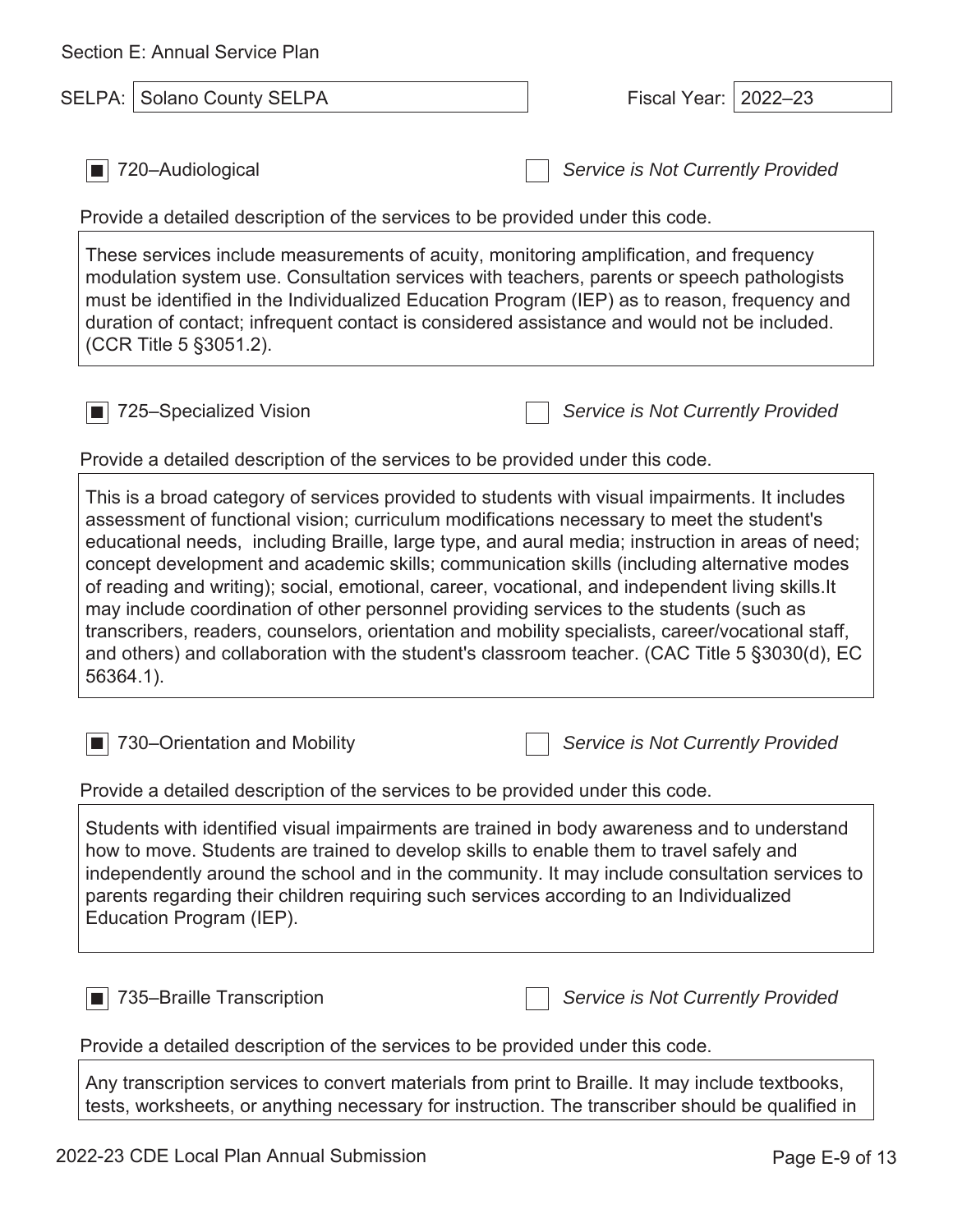| Section E: Annual Service Plan                                                                                                                               |                                          |  |  |
|--------------------------------------------------------------------------------------------------------------------------------------------------------------|------------------------------------------|--|--|
| <b>SELPA: Solano County SELPA</b>                                                                                                                            | Fiscal Year:  <br>$2022 - 23$            |  |  |
| English Braille as well as Nemeth Code (mathematics) and be certified by appropriate agency.                                                                 |                                          |  |  |
| 740–Specialized Orthopedic                                                                                                                                   | Service is Not Currently Provided        |  |  |
| Include an explanation as to why the service option is not included as part of the SELPA's<br>continuum of services available to students with disabilities. |                                          |  |  |
| There are currently no students in the SELPA with an IEP or IFSP requiring this service.                                                                     |                                          |  |  |
| 745–Reading                                                                                                                                                  | <b>Service is Not Currently Provided</b> |  |  |
| Include an explanation as to why the service option is not included as part of the SELPA's<br>continuum of services available to students with disabilities. |                                          |  |  |
| There are currently no students in the SELPA with an IEP or IFSP requiring this service.                                                                     |                                          |  |  |
| 750-Note Taking                                                                                                                                              | Service is Not Currently Provided        |  |  |
| Include an explanation as to why the service option is not included as part of the SELPA's<br>continuum of services available to students with disabilities. |                                          |  |  |
| There are currently no students in the SELPA with an IEP or IFSP requiring this service.                                                                     |                                          |  |  |
| 755-Transcription                                                                                                                                            | Service is Not Currently Provided        |  |  |
| Include an explanation as to why the service option is not included as part of the SELPA's<br>continuum of services available to students with disabilities. |                                          |  |  |
| There are currently no students in the SELPA with an IEP or IFSP requiring this service.                                                                     |                                          |  |  |
| 760–Recreation Service, Including<br><b>Therapeutic Recreation</b>                                                                                           | Service is Not Currently Provided        |  |  |
| Include an explanation as to why the service option is not included as part of the SELPA's<br>continuum of services available to students with disabilities. |                                          |  |  |
| There are currently no students in the SELPA with an IEP or IFSP requiring this service.                                                                     |                                          |  |  |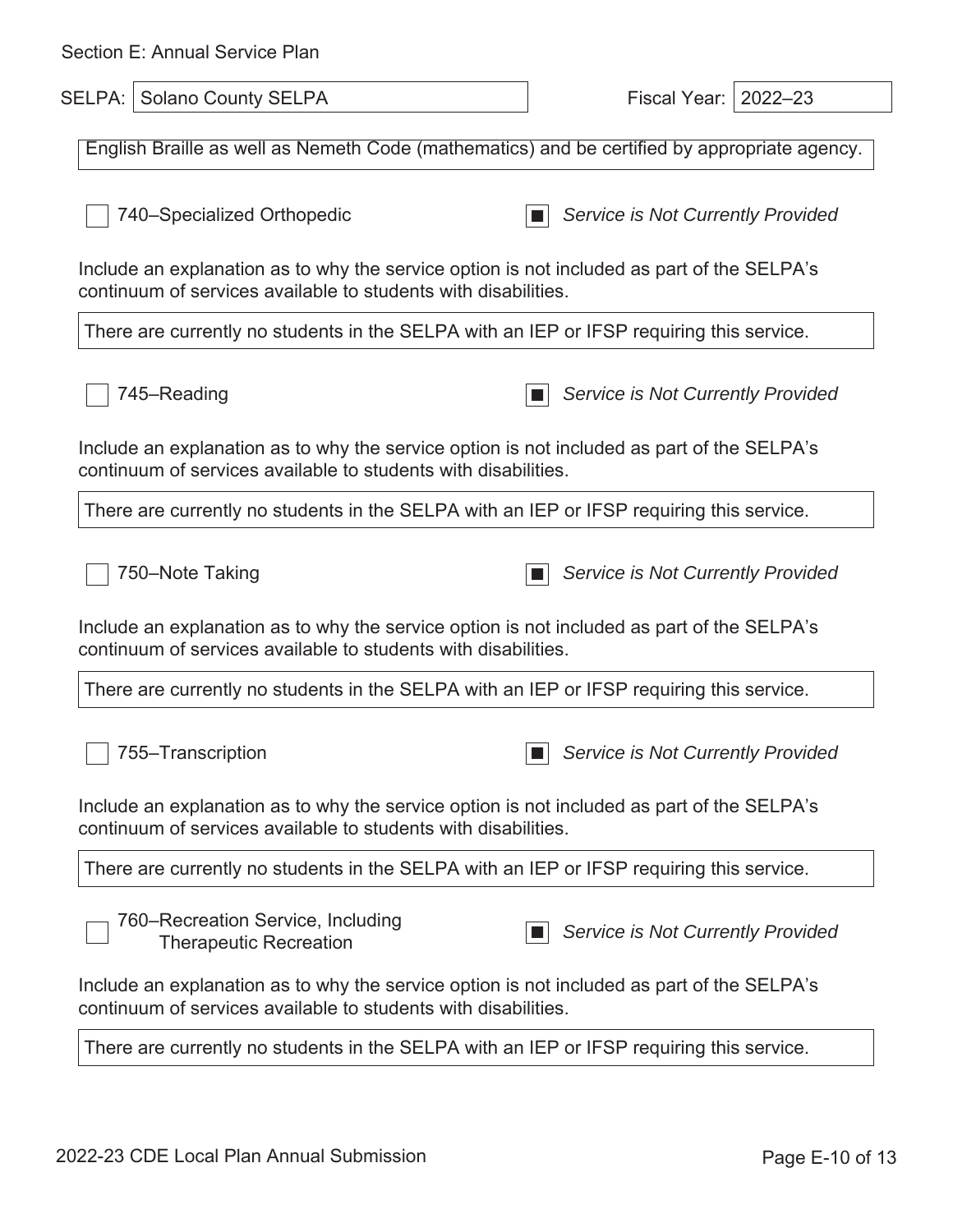| Section E: Annual Service Plan                                                                                                                                                                                                                                                                                                                                                                                                          |                                   |  |  |
|-----------------------------------------------------------------------------------------------------------------------------------------------------------------------------------------------------------------------------------------------------------------------------------------------------------------------------------------------------------------------------------------------------------------------------------------|-----------------------------------|--|--|
| SELPA: Solano County SELPA                                                                                                                                                                                                                                                                                                                                                                                                              | Fiscal Year:<br>$2022 - 23$       |  |  |
| 820–College Awareness                                                                                                                                                                                                                                                                                                                                                                                                                   | Service is Not Currently Provided |  |  |
| Provide a detailed description of the services to be provided under this code.                                                                                                                                                                                                                                                                                                                                                          |                                   |  |  |
| The result of acts that promote and increase student learning about higher education<br>opportunities, information and options that are available including, but not limited to, career<br>planning, course prerequisites, admission eligibility and financial aid.                                                                                                                                                                     |                                   |  |  |
| 830-Vocational Assessment, Counseling,<br>Guidance, and Career Assessment                                                                                                                                                                                                                                                                                                                                                               | Service is Not Currently Provided |  |  |
| Provide a detailed description of the services to be provided under this code.                                                                                                                                                                                                                                                                                                                                                          |                                   |  |  |
| Organized educational programs that are directly related to the preparation of individuals for<br>paid or unpaid employment and may include provision for work experience, job coaching,<br>development and/or placement, and situational assessment. This includes career counseling<br>to assist student in assessing his/her aptitudes, abilities, and interests in order to make<br>realistic career decisions. (Title 5 §3051.14). |                                   |  |  |
| 840–Career Awareness                                                                                                                                                                                                                                                                                                                                                                                                                    | Service is Not Currently Provided |  |  |
| Provide a detailed description of the services to be provided under this code.                                                                                                                                                                                                                                                                                                                                                          |                                   |  |  |
| Transition services include a provision in paragraph (1)(c)(vi), self-advocacy, career planning,<br>and career guidance. There is a need for coordination between this provision and the Perkins<br>Act to ensure that students with disabilities in middle schools will be able to access vocational<br>education funds. (34 CFR-§300.29).                                                                                             |                                   |  |  |
| 850–Work Experience Education                                                                                                                                                                                                                                                                                                                                                                                                           | Service is Not Currently Provided |  |  |
| Provide a detailed description of the services to be provided under this code.                                                                                                                                                                                                                                                                                                                                                          |                                   |  |  |
| Organized educational programs that are directly related to the preparation of individuals for<br>paid or unpaid employment, or for additional preparation for a career requiring other than a<br>baccalaureate or advanced degree. (34 CFR 300.26).                                                                                                                                                                                    |                                   |  |  |
| 855-Job Coaching                                                                                                                                                                                                                                                                                                                                                                                                                        | Service is Not Currently Provided |  |  |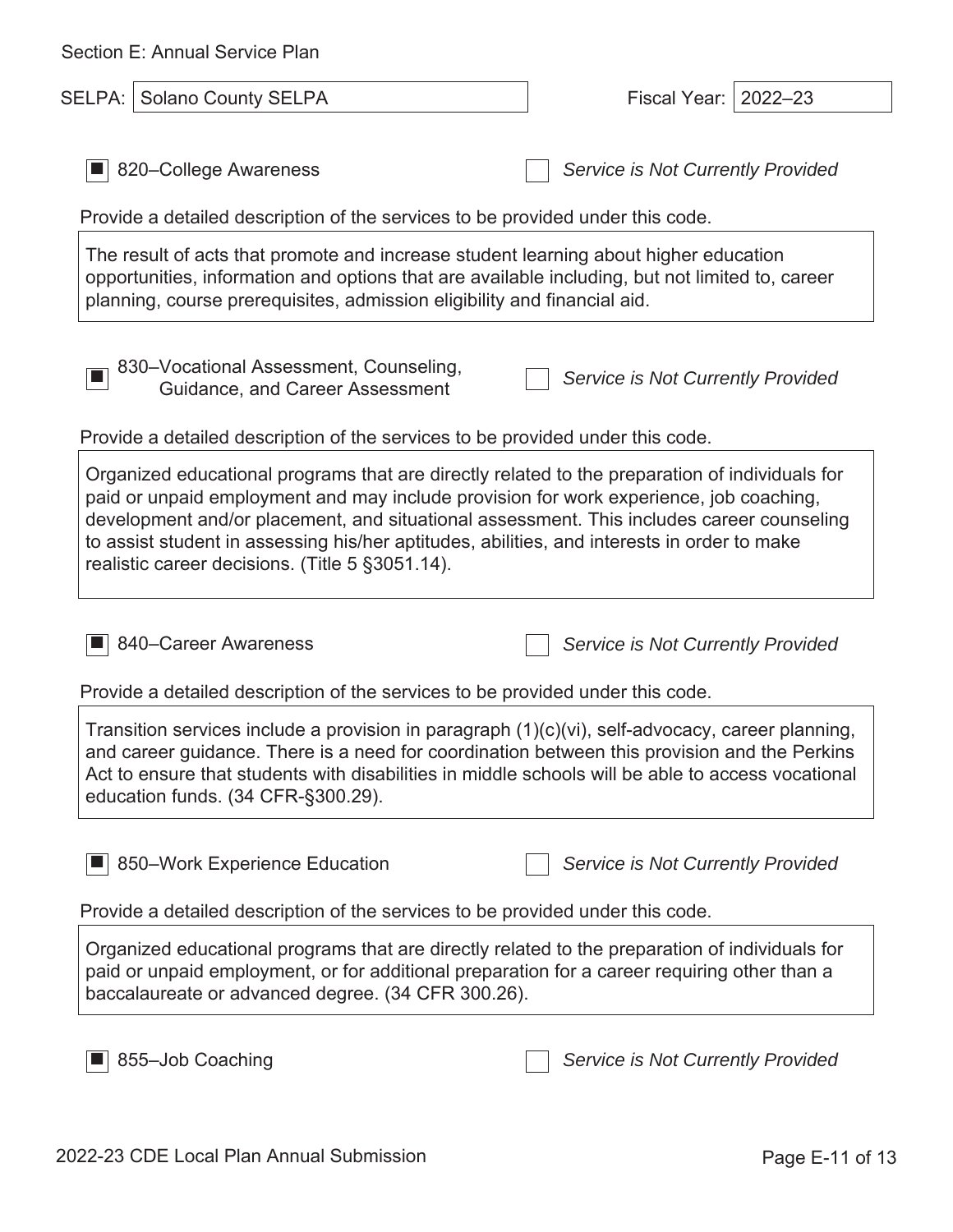Section E: Annual Service Plan

SELPA: Solano County SELPA Fiscal Year: 2022–23

Provide a detailed description of the services to be provided under this code.

A service that provides assistance and guidance to an employee who may be experiencing difficulty with one or more aspects of the daily job tasks and functions. The service is provided by a job coach who is highly successful, skilled, and trained on the job who can determine how the employee that is experiencing difficulty learns best and formulate a training plan to improve job performance.

■ 860–Mentoring *Service is Not Currently Provided*

Provide a detailed description of the services to be provided under this code.

A sustained coaching relationship between a student and teacher through on-going involvement and offers support, guidance, encouragement, and assistance as the learner encounters challenges with respect to a particular area such as acquisition of job skills. Mentoring can be either formal as in planned, structured instruction or informal that occurs naturally through friendship, counseling and collegiality in a casual, unplanned way.

865–Agency Linkages (referral and placement) and *Placement* **and** *Placement* **and** *Placement Placement* 

Provide a detailed description of the services to be provided under this code.

Service coordination and case management that facilitates the linkage of individualized education programs under this part and individualized family service plans under part C with individualized service plans under multiple Federal and State programs, such as Title I of the Rehabilitation Act of 1973 (vocational rehabilitation), Title XIX of the Social Security Act (Medicaid), and Title XVI of the Social Security Act (supplemental security income). (34 CFR §613).

870–Travel and Mobility Training ■ *Service is Not Currently Provided*

Include an explanation as to why the service option is not included as part of the SELPA's continuum of services available to students with disabilities.

There are currently no students in the SELPA with an IEP or IFSP requiring this service.

■ 890–Other Transition Services **Service is Not Currently Provided**